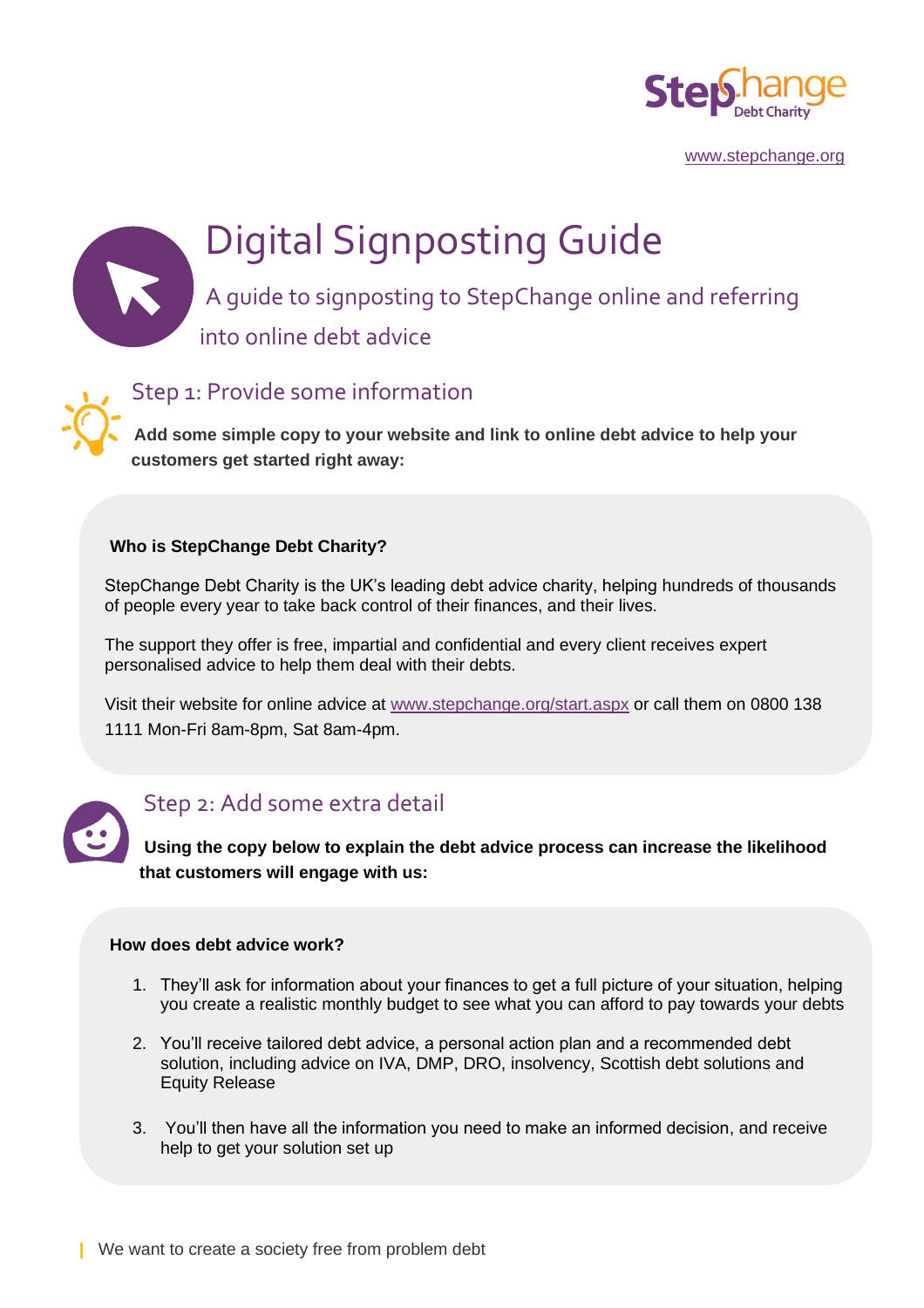

## Step 3: Help solve specific problems

**We have a range of guides to help your customer deal with their debt in a variety of scenarios, including content related to reduced income, debt and mental health, and life changes.** 

- Our guide to **[paying off a persistent debt](https://www.stepchange.org/persistent-debt.aspx)** can help customers build a budget and see if increasing their monthly repayments can save them money
- Our guide to **[dealing with debt stress and mental health](https://www.stepchange.org/debtstress.aspx)** is designed to help spot the signs of debt stress and take action to overcome it
- How to **[deal with a reduced income](https://www.stepchange.org/how-we-help/reduced-income-guide.aspx)** is a step-by-step guide to help people who are living on a reduced income to take control of their finances
- **[Our life changes guide](https://www.stepchange.org/debt-info/life-changes-and-coronavirus.aspx)** can help people who have experienced financial difficulty due to a change such as a bereavement, long term illness, divorce or separation, or job loss.
- We have **[information about emergency funding](https://www.stepchange.org/debt-info/emergency-funding.aspx)** for people in a cash crisis which details where to get help now, this month, and over the longer term

. **Our [debt information library](https://www.stepchange.org/debt-info.aspx) contains everything your customers want to know about debt, including [what bills they should prioritise,](https://www.stepchange.org/debt-info/dealing-with-debt-problems/what-debts-to-pay-first.aspx) and how they can deal with [court action](https://www.stepchange.org/debt-info/ccj.aspx)** or **[bailiffs.](https://www.stepchange.org/debt-info/debt-collection/bailiff-help-and-advice.aspx)**



## Step 4: Embed our 60-second debt test

**Based on our clients and research by the University of Bristol, the debt test is quick and easy to use.** 

We know that 50% of people in debt wait a year or more before seeking help, in which time their situation often gets even worse.

#### **The 60-second debt test:**

- Helps people recognise the 'danger signs' of debt
- Tells them clearly if they have a debt problem
- Makes it easier to take the first step to tackle their debts

**Visit<http://www.stepchange.org/get-the-debt-test> to see the test and add it to your website.**